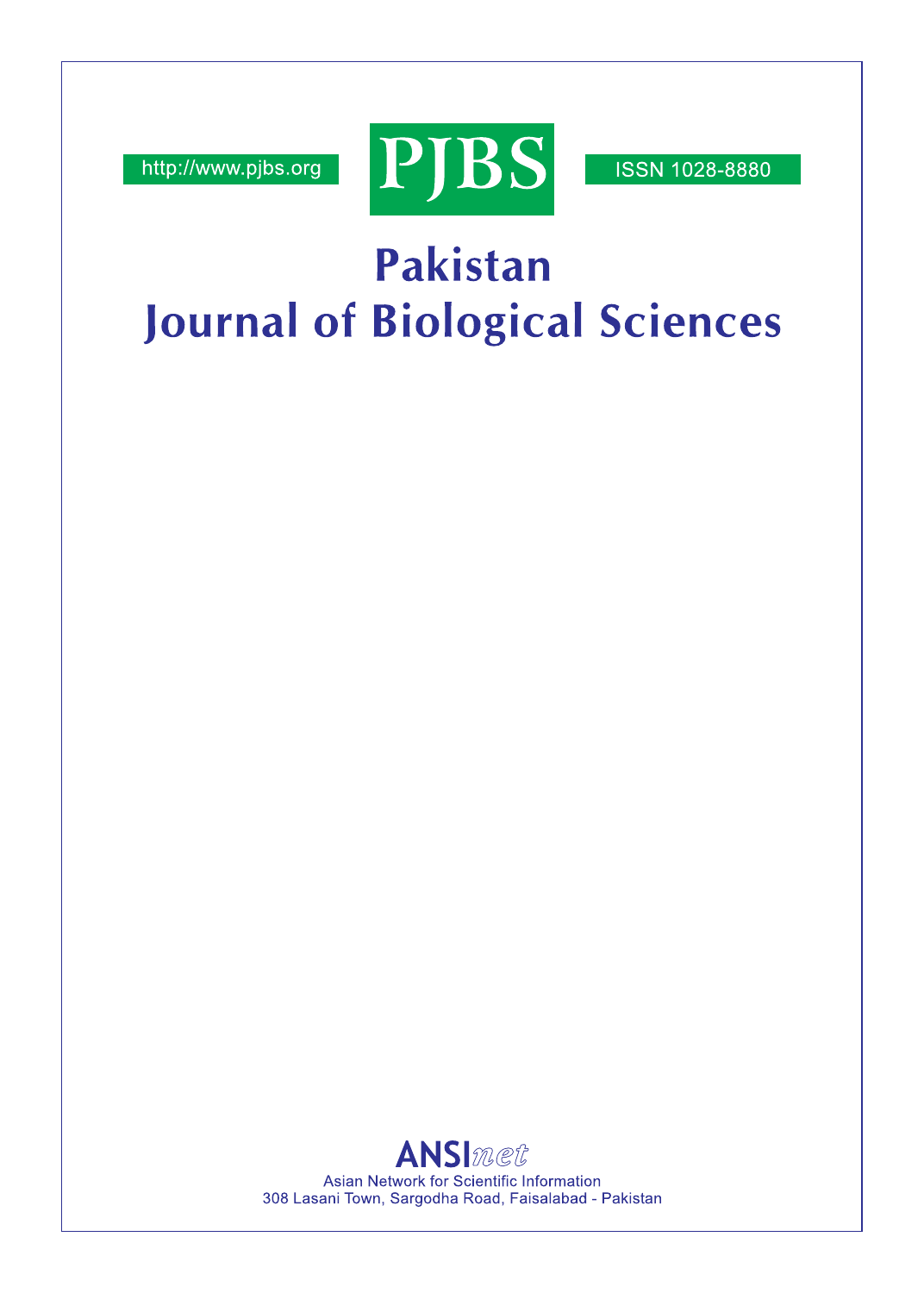# **Effect of VAM on Drought Tolerance and Growth of Plant in Comparison with the Effect of Growth Regulators**

Najma Ayub, A. Bano, S. Ramzan and M. Usman

Department of Biological Sciences, Quaid-i-Azam University, Islamabad, Pakistan

**Abstract**: The present study was carried out to investigate the involvement of VAM and phytohormones under drought stress. An experiment was conducted to evaluate the effect of vesicular arbuscular mycorrhizal inoculation on plant growth and yield under controlled and drought conditions. Plant growth regulators viz. ABA and GA were used in combination with VAM and/or drought, to find out the interactive effect of VAM and phytohormones on plant growth and yield under drought stress. Foliar spary of phytohormones viz. Gibberellic acid (GA) and Abscisic acid (ABA) each at a concentration of 10<sup>-6</sup> M was made prior to the imposition of first water stress. The treatments including VAM showed better vegetative and reproductive growth than non-VAM plants. The plants which were subjected to foliar application of GA and ABA in combination with VAM (VAM + ABA and VAM+GA) gave better yield than VAM alone. The vegetative and reproductive growth was decreased in drought stressed, non-VAM plants as a result of which, shoot and root dry weights and yield were reduced. However, VAM+Drought+ABA increased the weight of pods/plant and shoot dry weight/plant. The VAM and foliar application of ABA, helped the plants to increase the yield insignificantly in VAM+ABA+Drought and significantly in VAM+ABA. Foliar application of ABA and GA in the absence of VAM has not been found to be stimulatory to yield.

**Key words:** VAM, Drought, Growth regulators, *Vigna radiata*

## **Introduction**

Drought is one of the major limitation to crop yield, as it affects both morphology and physiology of plants. Brumm and Hurburgh (1990) observed shrivelled and wrinkled hypocotyle growth of soybean by drought stress. Under adverse conditions several internal and external factors e.g., growth regulators, changes in level of inoculation with VAM fungus ameliorate the adverse affects of drought. The use of VAM fungi in cultivated crop can be important factors in increasing productivity even under adverse conditions as well as enhancing a more rational use of fertilizers (Menge, 1983). Under low moisture levels, water absorption capacity of roots might be enhanced by mycorrhiza. The improved water status and enhanced drought tolerance caused by VAM infection was due to absorption and translocation of water by external hypae (Runjin,1989). Zajicek *et al*. (1987) observed that the growth of two forbs with no supplemental phosphorus was improved by all the *Glomus* spp. tested under drought stress conditions. It has been suggested that VAM plants acclimatize more efficiently to water stress (Sweatt and Davies, 1984). The influence of *Accacia nilotica* and *Leucaena leucocephala* seedlings was found to be positive (Michelsen and Rosendahl, 1990). Among ten isolates of VA mycorrhizal fungi evaluated, one of *Glomus fasciculatus* and two other were equally effective for improving the performance of *Vigna radiata* both under stressed and normal watered conditions (Kehri and Chandra, 1990). Plant dry weight was greater in inoculated plants under all irrigation treatments, photosynthetic rate and stomatal conductance were significantly greater in VAM colonized than in non-VAM inoculated plants under dry or moderately dry conditions (Ibrahim *et al*., 1990).

Drought also affects the level of growth hormones in plants. Bano *et al*. (1993) reported that the level of Abscisic acid (ABA), Gibberellic acid (GA) and their conjugated forms increased during the drought stress while the level of cytokinins decreased. The exogenously applied ABA can affect the physiology and growth responses of plants in water stressed conditions. Seed treatment with ABA increased grain yield in water stressed plant of Sorghum cultivar. Drying seeds after soaking in ABA has beneficial effect on yield (Traore and Sullivan, 1990). The present work involves the study of interaction between VAM infection, drought and exogenous application of plant growth regulators: viz. ABA and GA in different combinations.

# **Materials and Methods**

A pot experiment was conducted in which *Vigna radiata* cultivar NCM-212 was grown in sterile soil. The seeds were obtained from National Agriculture Research Council, Islamabad. Ten seeds per pot were sown and the plants were supplied with Hoagland's nutrient solution without  $KH_{2}PO_{4}$ . The following treatments were made:

VAM Drought VAM+Drought VAM+Drought+ABA Drought + ABA VAM+ABA ABA Drought+GA VAM+GA

Pot soil was inoculated with VAM at the spore concentration of 300/100 g soil + 5 g of root pieces, added to 1.2 kg soil and was spread in the form of a layer about 4cm below the upper surface of soil. Aqueous solution of growth regulators were applied as foliar spray (10 $^{-6}$  M) prior to the imposition of water stress. Two water stress treatments were made first after 75 days of sowing and second after 13 days of first stress. At harvest, plant parts were dried in an oven connected with a vacuum pump at 70°C for 75h. Shoot dry weight was taken to assess the growth and for yield, number and weight of pods/plant and number and weight of seeds/plant were recorded.

### **Results and Discussion**

Results of the experiment showed that VAM inoculated plant has better growth than that of drought stressed plants (Table 1). Ibrahim *et al*. (1990) found that dry weight of plants was found to be greater in VAM-inoculated plants under all irrigation treatments. The mycorrhizal plants were taller than non-VAM plants. The data given in Table 1 shows that drought caused a significant decrease in shoot dry weight over the control but the VAM inoculated plant had significantly higher shoot dry weight than non-VAM plants.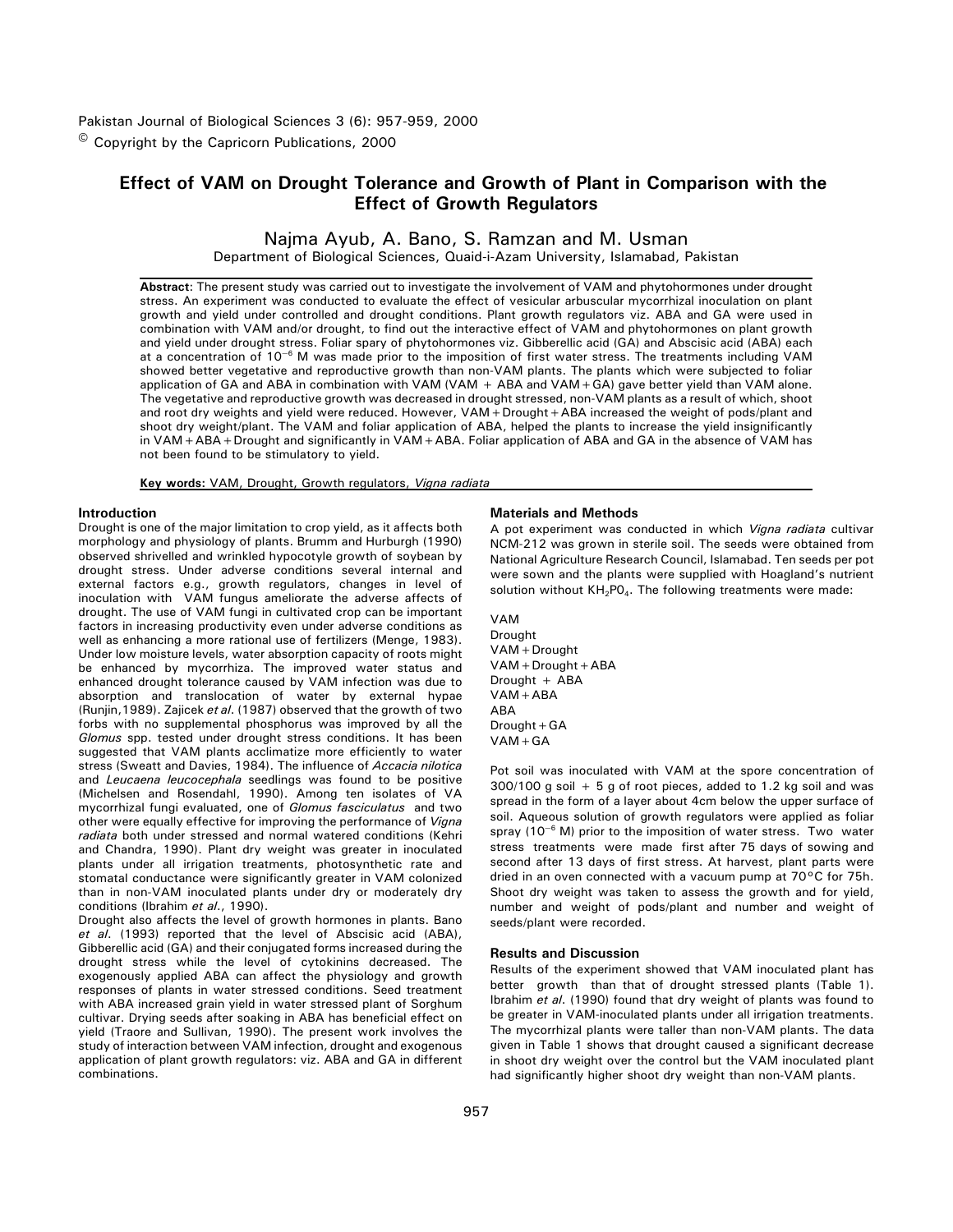|  | Table 1: Dry weight of shoot plant <sup>-1</sup> |  |  |
|--|--------------------------------------------------|--|--|
|--|--------------------------------------------------|--|--|

| Table 1. Dry weight of shoot plant |       |          |             |  |
|------------------------------------|-------|----------|-------------|--|
| Treatment                          | Mean  | SE       | Duncan test |  |
| VAM (Control)                      | 1.983 | 0.111405 | <b>CDE</b>  |  |
| Drought                            | 1.207 | 0.152133 | DE          |  |
| VAM + Drought                      | 2.957 | 0.611292 | BС          |  |
| $VAM + Drought + ABA$              | 2.260 | 0.583866 | CD          |  |
| Drought + ABA                      | 1.242 | 0.216333 | DE          |  |
| $VAM + ABA$                        | 3.607 | 0.688573 | в           |  |
| ABA                                | 1.143 | 0.184059 | DE.         |  |
| Drought + GA                       | 0.794 | 0.090185 | E           |  |
| $VAM+GA$                           | 5.180 | 0.20664  | А           |  |

Means which share a common English letter are insignificantly different, otherwise they differ significantly at least at  $p < 0.05$ . LSD valu+1.184.

Table 2: Dry weight of root plant<sup>-1</sup>

| Treatment             | Mean    | SE       | Duncan test |
|-----------------------|---------|----------|-------------|
| VAM (Control)         | 0.1100  | 0.017321 | ВC          |
| Drought               | 0.03433 | 0.00636  | D           |
| VAM + Drought         | 0.08600 | 0.026274 | <b>BCD</b>  |
| $VAM + Drought + ABA$ | 0.1000  | 0.026274 | ВC          |
| Drought + ABA         | 0.06833 | 0.006833 | CD          |
| $VAM + ABA$           | 0.1367  | 0.027285 | в           |
| ABA                   | 0.07000 | 0.011547 | CD          |
| Drought + GA          | 0.04967 | 0.015191 | CD          |
| $VAM+GA$              | 0.3167  | 0.012019 | А           |

Means which share a common English letter are insignificantly different, otherwise they differ significantly at least at  $p < 0.05$ .

#### Table 3: Number of pods plant<sup>-1</sup>

| Treatment             | Mean  | SE       | Duncan test |
|-----------------------|-------|----------|-------------|
| VAM (Control)         | 16.67 | 0.666667 | В           |
| Drought               | 4.000 | 0.57735  | F           |
| VAM + Drought         | 14.00 | 0.57735  | С           |
| $VAM + Drought + ABA$ | 15.00 | 0        | ВC          |
| Drought + ABA         | 10.33 | 0.881917 | D           |
| $VAM + ABA$           | 21.00 |          | А           |
| ABA                   | 10.00 |          | D           |
| $Drought + GA$        | 6.667 | 0.333333 | E           |
| $VAM+GA$              | 20.67 | 0.333333 | А           |

Means which share a common English letter are insignificantly different, otherwise they differ significantly at least at  $p < 0.05$ . LSD value  $= 2.057$ 

#### Table  $4 \cdot$  Weight of pods plant<sup>-1</sup>

| Treatment             | Mean   | SE       | Duncan test |
|-----------------------|--------|----------|-------------|
| VAM (Control)         | 3.717  | 0.381153 | в           |
| Drought               | 0.7467 | 0.151694 | C           |
| VAM + Drought         | 3.267  | 0.497773 | в           |
| $VAM + Drought + ABA$ | 3.770  | 0.698642 | в           |
| Drought + AB          | 1.650  | 0.246644 | C           |
| $VAM + ABA$           | 5.633  | 0.088192 | А           |
| ABA                   | 1.607  | 0.23497  | C           |
| Drought + GA          | 1.367  | 0.116667 | C           |
| $VAM+GA$              | 6.667  | 0.233333 | А           |

Means which share a common English letter are insignificantly different, otherwise they differ significantly at least at  $p < 0.05$ .

LSD value  $= 1.085$ 

This finding is in accordance with previous reports, which showed that drought decreased the shoot growth (Simpson, 1981; Cavalieri and Boyer, 1982). It has been observed that VAM infection helped the plants to overcome the drought conditions by the uptake of water and nutrients especially phosphorus from soil which leads to improve the plant growth.

Drought-stressed VAM inoculated plants had greater shoot weight than non-VAM inoculated and drought stressed plants (Table 1). Busse and Ellis (1985) reported that VAM plants undergoing three water stress periods had twice the biomass as compared to noninoculated drought plant. Similar results were reported by the Michelsen and Rosendahl (1990).

|  |  | Table 5: Number of seeds plant <sup>-1</sup> |  |
|--|--|----------------------------------------------|--|
|--|--|----------------------------------------------|--|

| Treatment             | Mean  | SE       | Duncan test |  |
|-----------------------|-------|----------|-------------|--|
| VAM (Control)         | 95.33 | 14.88101 | С           |  |
| Drought               | 18.33 | 2.962731 | E           |  |
| VAM + Drought         | 53.67 | 7.838651 | D           |  |
| $VAN + Drought + ABA$ | 58.33 | 3.179797 | D           |  |
| $Drought + AB$        | 42.00 | 8.736895 | DE          |  |
| $VAM + ABA$           | 133.0 | 1.154701 | В           |  |
| ABA                   | 42.33 | 5.238745 | DE          |  |
| Drought + GA          | 34.33 | 6.17342  | DE          |  |
| $VAM+GA$              | 157.3 | 2.962731 | А           |  |

Means which share a common English letter are insignificantly different, otherwise they differ significantly at least at  $p < 0.05$ . LSD value  $= 22.22$ 

#### Table 6: Weight of seeds plant<sup>-1</sup>

| Treatment             | Mean   | SE       | Duncan test |  |
|-----------------------|--------|----------|-------------|--|
| VAM (Control)         | 2.940  | 0.439242 | в           |  |
| Drought               | 0.5503 | 0.102258 | С           |  |
| VAM + Drought         | 2.500  | 0.305505 | В           |  |
| $VAM + Drought + ABA$ | 2.810  | 0.461988 | в           |  |
| $Drought + AB$        | 1.310  | 0.180093 | C           |  |
| $VAM + ABA$           | 4.200  | 0.057735 | А           |  |
| ABA                   | 1.220  | 0.156205 | С           |  |
| Drought + GA          | 0.6933 | 0.126667 | C           |  |
| $VAM+GA$              | 5.067  | 0.437163 | А           |  |

Means which share a common English letter are insignificantly different, otherwise they differ significantly at least at  $p < 0.05$ . LSD value  $= 0.9337$ 

The results of the present study showed that VAM inoculated plants receiving drought stress + ABA showed an insignificant increase in shoot dry weight over the control (Table 1). This result is also in accordance with the previous findings that exogenously applied ABA regulates the physiology and growth responses of plants in water stressed conditions (Traore and Sullivan, 1990). The foliar application of GA on VAM inoculated plants was very effective in increasing the shoot dry weight. This may be attributed to the promoting effect of GA on cell elongation and cell enlargement. Haber and Luippold (1960) observed that growth stimulation achieved by GA may be attributed to stimulate cell enlargement. The VAM-inoculated plants treated with ABA significantly increased the shoot dry weight but the magnitude was less as compared to VAM+GA.

There are many reports, which show that VAM increases the root growth. In this study, root dry weight of VAM+GA treated plant was significantly higher than control(Table 1). This result corroborates previous finding which revealed that VAM inoculated plants had consistently increased root weight and rooting depth in comparison with non-VAM plants (Busse and Ellis, 1985). Drought stress decreased the root growth (Table 2). Taylor and Klepper (1974) reported that root length stopped to increase as water stress developed in cotton plant.

Drought has been found to decrease the yield significantly over control. The yield (Table 3-6) was greater in VAM inoculated plant either in combination with drought, ABA, or GA than non-VAM plants. It has been found previously by Dzhamrishavili *et al*. (1989) that foliar application of  $GA<sub>3</sub>$  increased the seed yield by increasing the vegetative